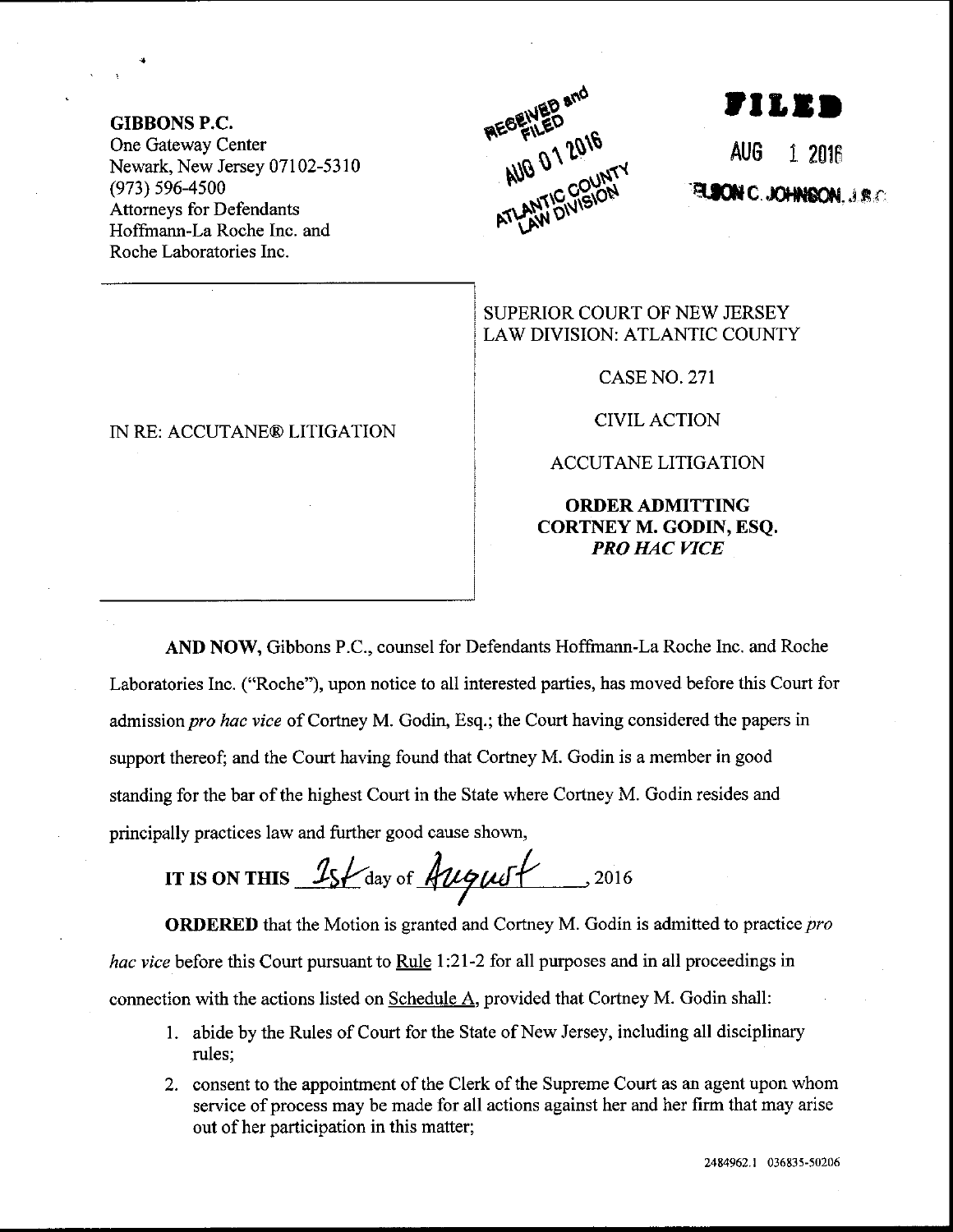- 3. notify the Court immediately of any matter affecting her standing before this Court; and
- 4. have all pleadings and other papers filed in the Court signed by an attorney-at-law of this Court employed by the firm of Gibbons P.C., who shall be responsible for the conduct of Cortney M. Godin; and it is further

ORDERED that Cortney M. Godin shall make payment of fees as provided in the New

Jersey Rules of Court, Rule 1:28-1(b), 1:28-2 and 1:28B-1(e), within thirty (30) days of the date

of this Order; and it is further

ORDERED that the Clerk of this Court shall forward a copy of this Order to the

Treasurer of the New Jersey Fund for Client Protection; and it is further

ORDERED that copies of this Order shall be served by attomeys for Roche upon all counsel of record within seven  $(7)$  days of the receipt thereof.

Honorable Nelson C. Johnson, J.S.C.

[ ] Opposed Unopposed